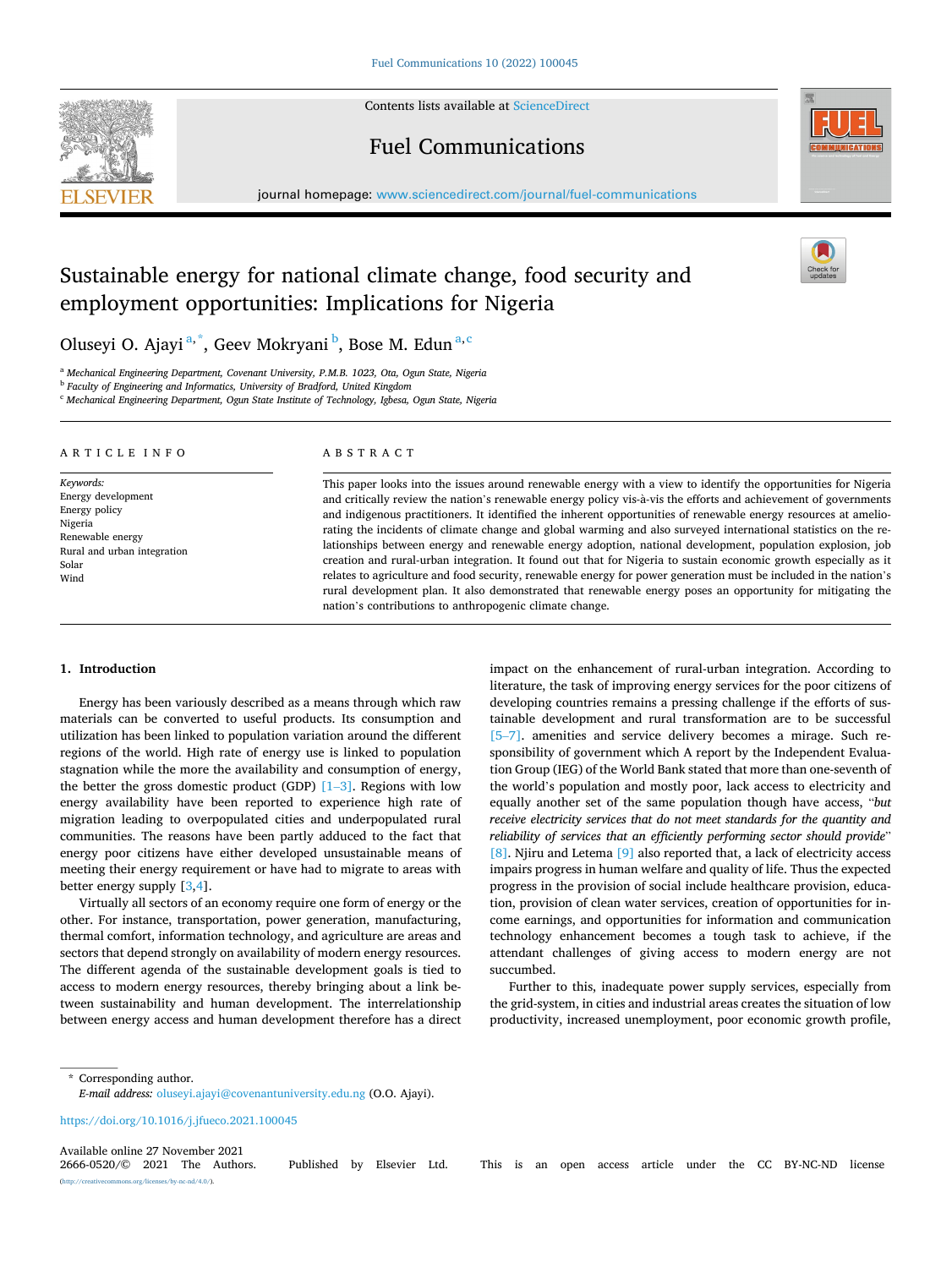high costs of living, escalating cost of products, and underperforming industrial sector. Some studies have demonstrated the relationship between energy consumption, economic growth, and population variation [10–[12\]](#page-4-0). Bhattacharya, et al. [\[13\]](#page-4-0) and Eren et al. [\[14\]](#page-4-0) showed that there is a positive relationship between energy availability and economic growth, with renewable energy as the major driver of the economy. Destek et al. [\[15\]](#page-4-0) and Li et al. [\[16\]](#page-4-0) demonstrated that modern energy consumption positively influences economic growth. They showed a causality run between electricity consumption and economic growth. On a country or regionalized assessment, several studies have reported direct relationships. For instance, Khan, et al. [\[17\]](#page-4-0), Liu et al. [\[18\]](#page-4-0), Zhu, et al. [\[19\],](#page-4-0) Grabara et al. [\[20\]](#page-4-0), Xiong and Xu [\[21\]](#page-4-0), and Akinyemi [\[22\]](#page-4-0)  reported for China, Beijing, Organization for Economic Cooperation and Development (OECD) countries, Malaysia and Nigeria, respectively. Each of the reports shows direct relationships between energy consumption and economic growth. Also, Omitogun et al. [\[23\]](#page-4-0) discussed various studies establishing the link between economic growth and energy production and consumption and reported that a positive relationship exists between population, energy consumption, and economic growth in Malaysia. Bakirtas and Akpolat  $[24]$  opined that a sustainable economy must experience high level of energy and resource efficiency and argued that there is the growing need to develop the economy without necessarily degrading the environment. Nsafon et al. [\[25\]](#page-4-0) on the other hand stated that, to establish the role of energy consumption in economic development, there is the need to understand the interplay between energy consumption and production, and added that the strong relationship that exist between energy utilisation and economic growth should be extended to include pollution. The study therefore proposed that such relationship be driven towards sustainability. In which case low carbon technologies should be encouraged for production by adopting mitigating factors such as the use of cleaner fuels and technological change that encourages pollution free production.

# **2. Progress in universal modern energy access**

The western countries of Europe, North America, New Zealand and Australia have made significant progress to ensure adequate access to electricity. Almost 100% of the countries have achieved 100% access [\[26\]](#page-4-0). Despite this achievement, the global electricity access was put at about 90.1% in the year 2019. This means there are still over 700 million people without access to electricity globally. Analysis by the IEG of the World Bank [\[27\]](#page-4-0) gave a picture of the level of achievement in some regions of the world at ensuring electricity access for their citizens. Of the population without access to electricity, are people in the

Sub-Saharan Africa (SSA), South Asia (SA), and East Asia (EA) (see Fig. 1). While the Asian countries are making significant progress to ensure nationwide access in each of their countries, those of the SSA are lagging behind. Despite the fact that, the SA and EA regions are reported to be putting efforts at closing the gap by 2030, the SSA region seems to be slow. Worst still is the fact that as at 2017, the region was home to forty out of the world's fifty-one low-access countries [[28,29\]](#page-4-0).

Also, further analysis reveals that 9 of the SSA countries have less than 25% access while 2 have less than 10% access. On a regional basis, the entire SSA region has less than 48% access, while those of SA and EA & Pacific have 94% and 98% access, respectively  $[30,31]$  $[30,31]$  $[30,31]$ . This is a far cry and suggests that substantial efforts are required for the SSA region to measure up in the race towards energy enhanced development. However, the countries within the North African region have done well with electricity access of 99%. Looking at Nigeria and benchmarking electricity access in the country against some other African countries ([Fig. 2\)](#page-2-0), shows that the nation has more to do to achieve a stimulated socio-economic development. Electricity access in the country in 2019 was put at 62%, comparatively lower than some of the other African countries with similar economic growth indices [\[32\].](#page-4-0)

Going back to 2010, Nigeria was ranked second behind India on the list of the top 20 countries with electricity access-deficit. The statistics shows that about 82.4 million Nigerians endured non-electrified communities or grossly inadequate supply of electricity [\[31\].](#page-4-0) Majority of this population are in the rural areas and cut off from the national grid system. Statistics show that 66.6% Nigerians live in the rural areas [\[33\]](#page-4-0). Today, all of these statistics only fared better by a margin, and suggests concerted efforts are required. The tradeoff to this has been the utilisation of unsustainable and environmentally benign means of meeting rural communities' energy needs. In addition to this, the prevalence of rural energy poverty has brought about several issues of migration and underdevelopment experienced in such communities. This invariably also bring with it underpopulated rural communities and may lead to a reduction in agriculture practices and thereby point to a projection of food shortage if the trend is not arrested. A report states that by 2030, the rural dwellers will be fewer than current statistics as the world settlements increasingly tends towards urban [\[34\]](#page-4-0). Furthermore, most of the efforts of governments at alleviating the electricity situation of Nigeria are focused on urban areas. This may be due to the necessity to boost industrialization and improve the manufacturing sector, and consequently enhance the GDP of the nation. Nonetheless, disregarding the nation's rural communities in the national electrification plan initiates an imbalance into the energy demand and supply system. Another implication is the incessant depopulation of rural areas. World Bank



Fig. 1. % Of Population with access to electricity [\[31\].](#page-4-0)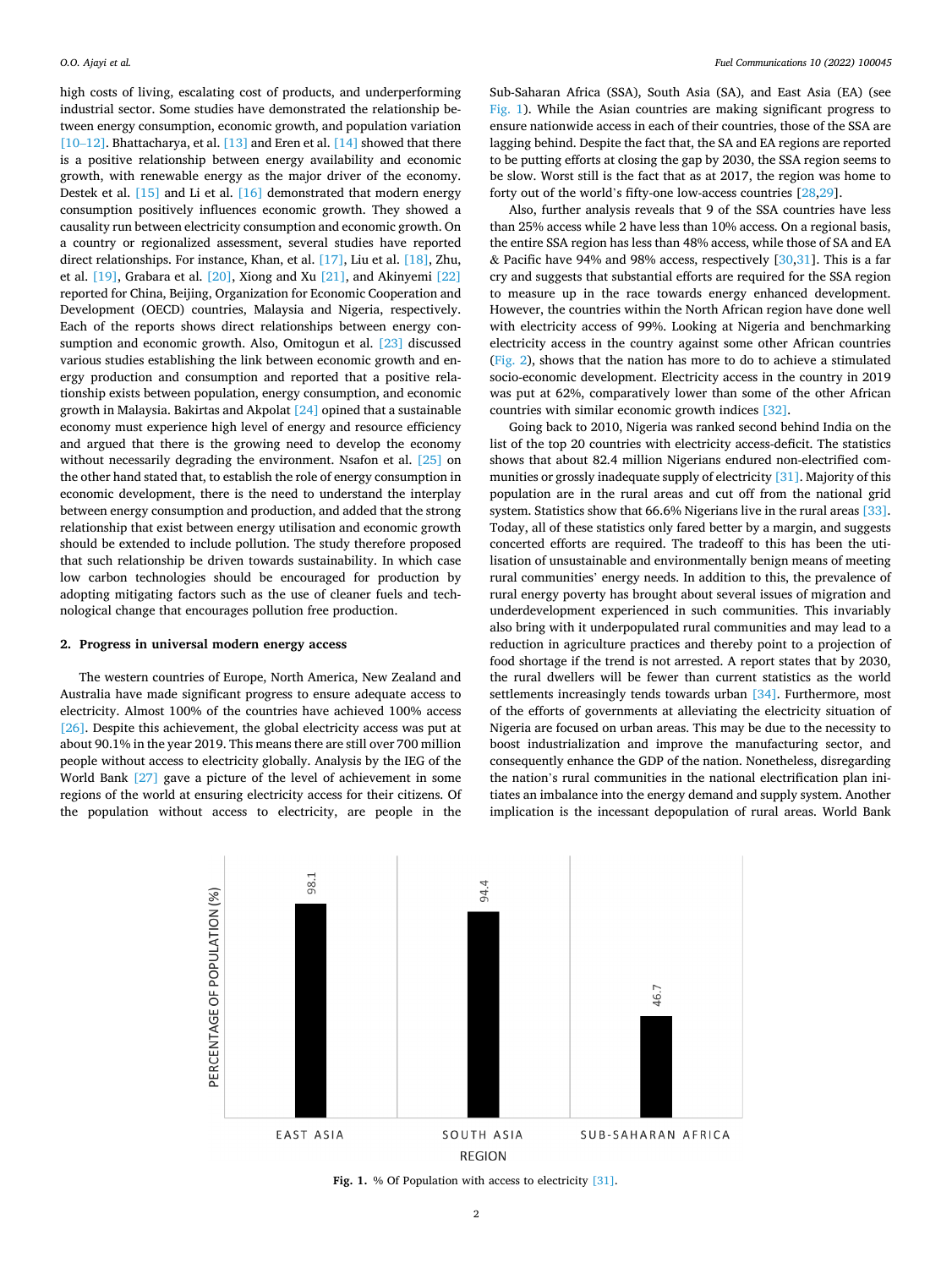<span id="page-2-0"></span>

**Fig. 2.** Comparative analysis of the Nigeria electricity access in the year 2020 [\[30\]](#page-4-0) (IEA, 2020).

[\[31\]](#page-4-0) and Moyei et al. [\[32\]](#page-4-0) stated that only about 10% of rural households are connected to national electric grid-system, while on state by state analysis, 14 and 6 states have respectively, 40 to 60% and 60 to 80% of their households connected to the electricity grid.

Worthy of note is the fact that, not more than 20% of households in Yobe, Borno, Taraba, Plateau and Ebonyi states are connected to the nation's electricity grid system [\[31\].](#page-4-0) Meaning that over 80% of the population from these states meet their energy requirement through various means which may include self-generation via fossil fuelled generators and unsustainable biomass burning. In addition, these states and some other states are very rich in agriculture products which include rice, groundnut, banana, citrus, soybean, cashew, sorghum, pepper, maize and yam. Hence, the unavailability of modern energy supply may affect farm product processing, leading to expensive farm products and poor postharvest management and control practices.

# **3. Challenges of lack of access to modern energy resources or its inadequacies**

In 2008, Sambo [\[33\]](#page-4-0) reported that the national electricity projection of vision 2020 was based on 13% GDP growth rate. The basis of this projection was due to the fact that, the nation hopes to become one of the leading industrialised nations in the year 2020 [\[34\]](#page-4-0). The report stated that the energy demand should increase from 5.7 GW in 2005 to about 298 GW in 2030, while the supply should correspondingly increase from 6.4 GW to above 300 GW over the same period [[35,36\]](#page-4-0). 12 years after the start of this projections, total electricity generation stood in the neighbourhood of 5 GW (in 2017), which is 0.7 GW lower than 2005 demand figure. Moreover, the report stated that, in order to achieve the projected target, new installed capacity should be about 11.69 GW yearly. This means that in 2017, total installed electricity capacity ought to be about 146 GW. This points to a deficit of about 141 GW of electricity. In 2020, this figure ought to be about 181 GW.

The demand for energy is determined by the total population and income growth which are the two strongest steering forces. 80% of the population generates around 35% of global GDP and uses 54% of global energy in the nations we live in today  $[37-40]$ . Khan et al. demonstrated a ce in Nigeria's energy demand and supply chain brings to the fore the urgent need for concerted efforts at ensuring that the desired stimulated growth is achieved at stated target period. Worst hit however, are those of rural areas. Aside the fact that, there is insufficient supply of modern energy to cities and development regions of the nation, people of rural communities are either not connected to the national grid or are under blackout for most parts of the year. This leads to engaging in

unsustainable and environmentally malignant means of meeting the energy needs. Consequently, several companies in the cities rely on fossil based generators for production and daily needs while those in the rural areas depends on traditional biomass burning. Effluents from this sources have been attributed to cause global warming and climate change. Where modern energy resources have been absent or insufficient, fossil fuels and biomass resources have been the mainstay. Various argument and debates against these energy n inverse relationship between population growth and per capital energy supply. This imbalance resources exist, including the different climate change protocols, conventions and declarations [\[41\]](#page-4-0). Such protocols, conventions and declarations include the United Nations Framework Convention on Climate Change (UNFCCC, 1992), Rio Declarations (1992) and Kyoto protocol (1997).

Other climate change negotiations and debates include the Paris Agreement (2015). All of these international efforts on climate change issues agreed that there is the urgent need to cut the emission of greenhouse gases of which carbon dioxide  $(CO<sub>2</sub>)$  is a major causative agent of climate change and global warming due to its long term atmospheric stability [42–[44\].](#page-4-0) Sources of atmospheric greenhouse gases however, have been variously traced to anthropogenic emissions derived from activities that include power generation, transportation, industrialization, agriculture, and domestic use  $\lceil \sqrt{45,46} \rceil$ . Of these activities, that relating to power generation and transportation have been described as the main source with highest anthropogenic emission of CO2. Anthropogenic climate change evidences exist all around us today. From the increasing drought in the north to alterations in the amount and periods of rainfall in the south, climate change phenomenon in Nigeria have cause for concern.

The changing climate pattern in Nigeria and across the globe, the alteration in global ecosystem, failing crop yields, desert encroachment, warmer nights, and rising sea levels are a few examples of climate change incidents. Global warming which is a direct effect of the greenhouse gases on the atmosphere, brings with it increased infectious diseases that thrives during hot weather conditions. Such diseases include malaria from mosquitoes, fever, and diseases from rodents. The impact of energy shortage on anthropogenic climate change has been the basis of the World Bank discourse on ameliorating the energy poverty of sub-Saharan Africa and other energy poor countries. Several statistics and suggestions exist pointing to the fact that, if the energy poor states are not assisted, the progress of climate change agreement may be hampered in the near future [, [47-[49\]](#page-4-0)].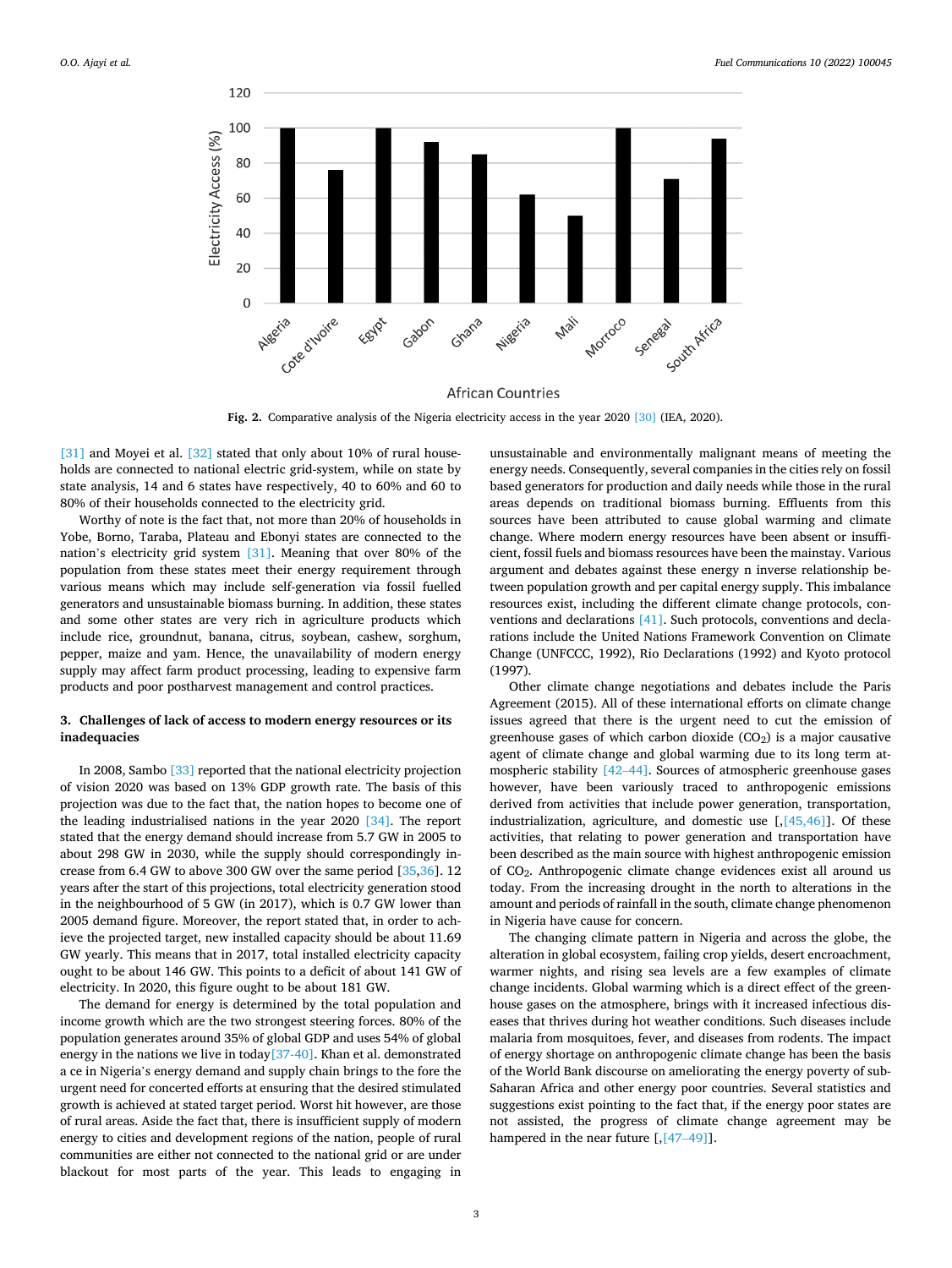# **4. What can be the solution to the lack of/or poor access to modern energy supply in Nigeria and other sub-Saharan African countries?**

Going by all the aforementioned, one of the ways suggested globally for energy poor nations to increase access to modern energy resources is the adoption and utilisation of renewable energy resources for power generation and other energy needs. Renewable energy resources are environmentally friendly, sustainable, abundant, non-toxic, able to be operated as a standalone facility and in modular form, non-depleting, naturally applicable, easily adaptable, and also it is easily accessible [\[50\]](#page-4-0). It contains sustained opportunities for meeting the direct energy needs of rural communities without access to electricity. Various climate change discourse has favoured the adoption of renewable energy resources for power generation and countries like the United States of America, China, India, and some European nations have constantly increased their annual installed wind power capacities [\[51\]](#page-4-0). Africa is lagging behind in the adoption of renewable energy for power generation. Across the continent of Africa, very few countries which include Kenya, South Africa, Egypt, Morocco, and Algeria are growing in installed wind power capacity. Some others are slow and either in policy development stages or in the process of discussions. Moreover, according to the United Nations Environment Programme (UNEP), the West African region has abundant renewable energy resources, especially solar and wind energy, in sufficient capacity to serve the rest of the sub-Saharan region and also able to meet the current and projected energy demand of west Africa [\[52\].](#page-4-0)

With these resources, Africa can take care of her energy needs, if concerted efforts are put in place and geared towards regional cooperation aimed at energy development. The Nigeria's Renewable Energy Master Plan (REMP) developed in 2005 by a team of national energy practitioners and consultants at the instance of the joint Energy Commission of Nigeria and United Nations Development Programme, contains road maps and vivid government statements on the adoption of renewable and clean energy resources into the national energy mix [\[53\]](#page-5-0). Today, the country is yet to attain 10 GW generation, neither is there grid-connected renewable electricity. Also in 2005, the national renewable energy and energy efficiency policy (NREEP) was approved by the federal executive council (FEC) for the electricity sector of Nigeria [\[54\]](#page-5-0).

The policy statements agreed that the *national grid is limited in reach with limited extension capacities to remote communities*. It also agreed that citizens in remote communities lack access to electricity and that the existing power network can only serve less than 40% of Nigerians. To this end, the policy statement acknowledged that there is the need to seek alternative means of generation to compliment the limited national generation and supply. Majority of the industrialized countries have introduced legal structure to consolidate the consumption of renewable energy (RE) sources in agreement with environmental goals [\[55\]](#page-5-0). It therefore proposed and affirmed that adoption of renewable energy resources is a veritable policy option for national energy development. Globally, renewable energy resources have become a major opportunity for meeting nationwide electrification programmes and to combat the issues of energy related anthropogenic climate change.

Renewable Energy resources in Nigeria include the vast large and small rivers and natural falls for hydropower generation at both large and small scale levels, well distributed solar irradiation with annual average of around 5.5 kW/m<sup>2</sup>.day $^{-1}$ , wind power capacities with average wind speeds range of between 4.0 to 8.5 m/s in the north and 2.9 to 4.0 m/s in the south, and biomass resources of over 200 MWh [\[56\]](#page-5-0). The combined hydropower potential is estimated to be above 13 GW [\[56\]](#page-5-0). Thus, for Nigeria to enjoy sustained energy future and also embrace a well-developed energy stimulated economy, adoption and utilisation of renewable energy is a must. The use of renewable energy resources for power generation should be included in the nation's rural development plan. Also, adequate focus on complimenting the present

energy mix with renewable energy will ensure an improvement in the nation's carbon footprint.

## **5. Alternative energy resources & employment: any relationship**

The impact of adequate access to modern energy on an economy cannot be overemphasized. The link between economic development and energy access have been variously established [\[57\]](#page-5-0). Countries with high energy access sits on the ladder of global development indices and continue to have sustained industrilisation, well developed information and communication technology industry, quality and enhanced healthcare and education sectors and robust rural-urban integration. Based on a recent report by the International Renewable Energy Agency [, [58, 59]], about 9.8 million people were employed globally through various renewable energy businesses in the year 2016, amounting to 11% increase over 2015. Excluding jobs from large hydropower, the report stated that renewable energy jobs in 2016 reached 8.3 million with 2.8% increase. Asian countries like China, Japan and India, the United States of America, and European countries with Germany as the leading nation accounted for most jobs in renewable energy. In 2015, solar power created 3.1 million jobs, while 1.2 million jobs were created by wind power investments. Biologically related energy resources cumulatively created 2.7 million jobs while large hydropower continue to create over a million jobs yearly.

Nigeria is not left out in the renewable energy job markets. Although, no common statistics have pictured the growing markets in Nigeria, it is however noteworthy to say that large hydropower has been a major employer of labour. Several Small and Medium scale Enterprises (SME) have majorly relied on the nation's grid system which is a combined hydro and gas power system. Today, the adoption of solar power for SME is growing. Citizens now deploy solar power for solar charging and other cottage businesses. The capacity of rural applications of solar and wind power systems is enormous. This is based on the advantages of renewable energy technologies which include, the ability to operate as standalone facility, its modular format, ease of application and minimal operation and maintenance costs. With renewable energy fixed into Nigeria's rural development plan, the nation will improve employment generation in rural areas, improve healthcare facility, education services, boost information and communication technology and also move a step forward in achieving the sustainable development goals.

## **6. Conclusion**

- Nigeria's energy demand is on the rise with increasing population.
- The nation's energy supply has repeatedly suffered setbacks owing to issues that surround the present grid system, energy-mix and poor infrastructural development.
- It is reported that less than 40% Nigeria's enjoy grid supply of electricity while several others have their communities not connected to the national grid. Those with grid connections also suffer from repeated power outages and are overburdened by estimated billing. The nation's grid system is weak with over 40% power losses in transmission. While the government has made concerted efforts at improving power supply in Nigeria, the concentration has only been on generation.
- The transmission and distribution system is grossly imperfect and require urgent action. Due to the challenging national energy demand and supply chain, policy statements of government have favoured the adoption of renewable energy resources for power generation. However, a decade after the policy, there is still no grid connected renewable power.
- The enormous renewable energy potential across the geopolitical zones of the nation have largely been untapped. While they represent sustained opportunity at making the nation energy sufficient, renewable energy resources require funding for development. Such funds are huge and can only be achieved by public-private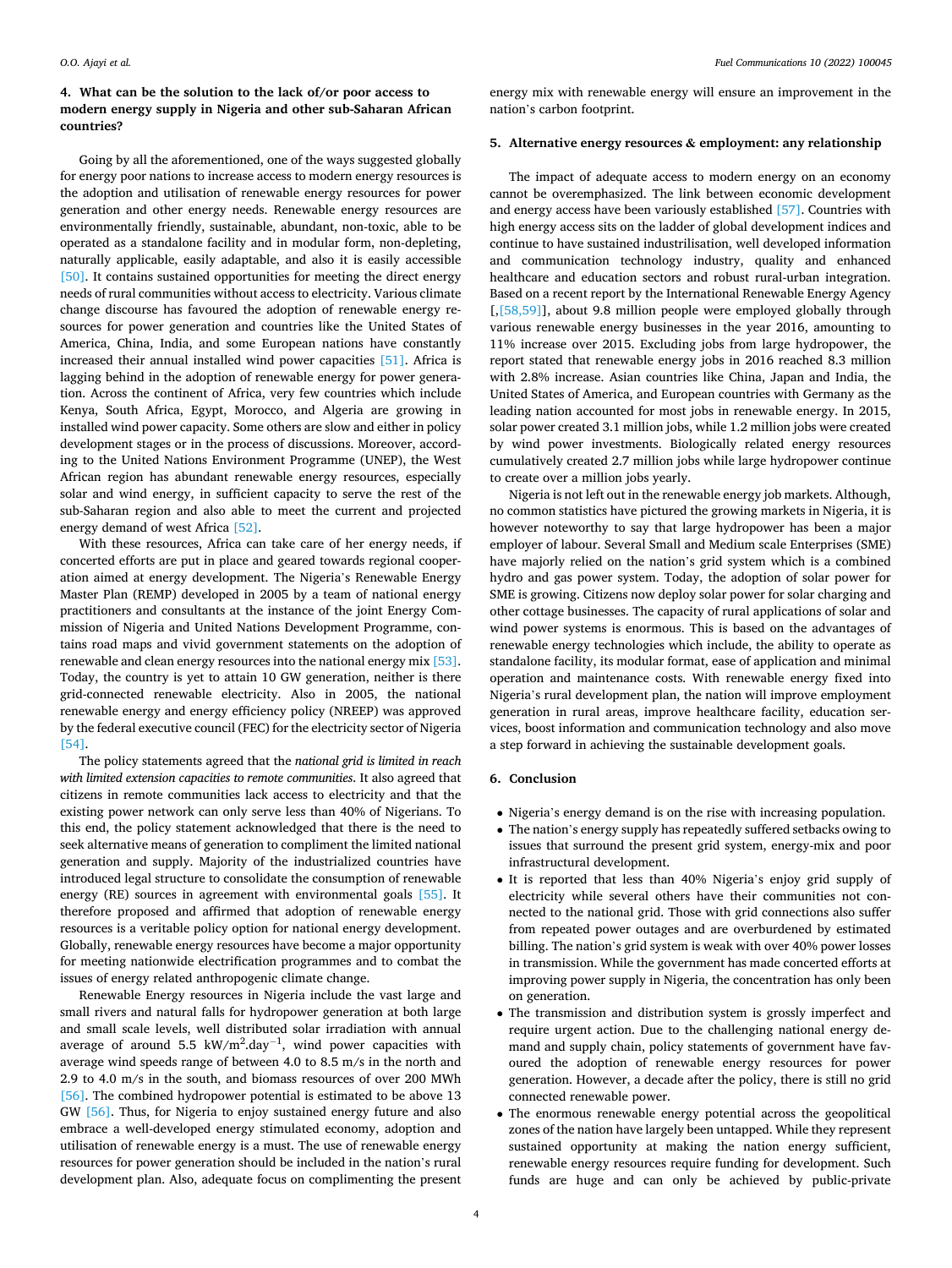<span id="page-4-0"></span>partnership in the face of dwindling national resources. Also, the policy and decision-makers should abate ecological degradation as well as make transport sector ecologically sustainable.

- The policy statements of government, though very clear and unambiguous, require action from the part of government to convince investors for partnership and engage in developmental strides. More so, the role of science at localizing the technology of renewable energy cannot be overemphasized.
- The high cost of renewable energy technologies can be traced to the fact that indigenous scientists have not done enough at ensuring localisation of the technology.

## **Acknowledgement**

This work was supported by the British Academy Global Challenges Research Fund under Grant number GCRFNGR3\1541 and Covenant University, Ota, Nigeria.

#### **References**

- [1] [Sadikova M, Faisal F, Resatoglu NG. Influence of energy use, foreign direct](http://refhub.elsevier.com/S2666-0520(21)00038-8/sbref0001) [investment and population growth on unemployment for Russian Federation.](http://refhub.elsevier.com/S2666-0520(21)00038-8/sbref0001) [Procedia Comput Sci 2017;120:706](http://refhub.elsevier.com/S2666-0520(21)00038-8/sbref0001)–11.
- [2] [Avtar R, Tripathi S, Aggarwal AK, Kumar P. Population](http://refhub.elsevier.com/S2666-0520(21)00038-8/sbref0002)–urbanization–energy [nexus: a review. Resources 2019;8\(3\):136](http://refhub.elsevier.com/S2666-0520(21)00038-8/sbref0002).
- [3] [Wardwell JM. The reversal of nonmetropolitan migration loss. Rural Society in the](http://refhub.elsevier.com/S2666-0520(21)00038-8/sbref0003)  [US: issues for the 1980s. 2019. p. 23](http://refhub.elsevier.com/S2666-0520(21)00038-8/sbref0003)–33. Routledge.
- [4] [Xie L, Yan H, Zhang S, Wei C. Does urbanization increase residential energy use?](http://refhub.elsevier.com/S2666-0520(21)00038-8/sbref0004) [Evidence from the Chinese residential energy consumption survey 2012. China](http://refhub.elsevier.com/S2666-0520(21)00038-8/sbref0004) [Econ Rev 2020;59:101374](http://refhub.elsevier.com/S2666-0520(21)00038-8/sbref0004).
- [5] [Elliott RJ, Sun P, Zhu T. The direct and indirect effect of urbanization on energy](http://refhub.elsevier.com/S2666-0520(21)00038-8/sbref0005)  [intensity: a province-level study for China. Energy 2017;123:677](http://refhub.elsevier.com/S2666-0520(21)00038-8/sbref0005)–92.
- [6] [Nerini FF, Tomei J, To LS, Bisaga I, Parikh P, Black M, et al. Mapping synergies and](http://refhub.elsevier.com/S2666-0520(21)00038-8/sbref0006)  [trade-offs between energy and the sustainable development goals. Nat Energy](http://refhub.elsevier.com/S2666-0520(21)00038-8/sbref0006)  [2018;3\(1\):10](http://refhub.elsevier.com/S2666-0520(21)00038-8/sbref0006)–5.
- [7] [Guan X, Wei H, Lu S, Dai Q, Su H. Assessment on the urbanization strategy in](http://refhub.elsevier.com/S2666-0520(21)00038-8/sbref0007)  [China: achievements, challenges and reflections. Habitat Int 2018;71:97](http://refhub.elsevier.com/S2666-0520(21)00038-8/sbref0007)–109.
- [8] [World Bank. World bank group support to electricity access, FY2000-2014. World](http://refhub.elsevier.com/S2666-0520(21)00038-8/sbref0008)  [Bank; 2015. .. Available online \[https://ieg.worldbankgroup.org/sites/default/](http://refhub.elsevier.com/S2666-0520(21)00038-8/sbref0008)  [files/Data/Evaluation/files /Electricity\\_Access.pdf, accessed September 14, 2021\].](http://refhub.elsevier.com/S2666-0520(21)00038-8/sbref0008) [9] [Njiru CW, Letema SC. Energy poverty and its implication on standard of living in](http://refhub.elsevier.com/S2666-0520(21)00038-8/sbref0009)
- [Kirinyaga, Kenya. J Energy 2018. 2018](http://refhub.elsevier.com/S2666-0520(21)00038-8/sbref0009). [10] [Stern DI. Economic growth and energy. 2017. Available Online \[http://](http://refhub.elsevier.com/S2666-0520(21)00038-8/sbref0010)
- [sterndavidi.com /Publications/Growth.pdf, accessed June 22, 2017\].](http://refhub.elsevier.com/S2666-0520(21)00038-8/sbref0010) [11] [Bakirtas T, Akpolat AG. The relationship between energy consumption,](http://refhub.elsevier.com/S2666-0520(21)00038-8/sbref0011)
- [urbanization, and economic growth in new emerging-market countries. Energy](http://refhub.elsevier.com/S2666-0520(21)00038-8/sbref0011) [2018;147:110](http://refhub.elsevier.com/S2666-0520(21)00038-8/sbref0011)–21.
- [12] [Nsafon BEK, Butu HM, Owolabi AB, Roh JW, Suh D, Huh JS. Integrating multi](http://refhub.elsevier.com/S2666-0520(21)00038-8/sbref0012)[criteria analysis with PDCA cycle for sustainable energy planning in Africa:](http://refhub.elsevier.com/S2666-0520(21)00038-8/sbref0012) [application to hybrid mini-grid system in Cameroon. Sustain Energy Technol](http://refhub.elsevier.com/S2666-0520(21)00038-8/sbref0012) [Assess 2020;37:100628.](http://refhub.elsevier.com/S2666-0520(21)00038-8/sbref0012)
- [13] [Bhattacharya M, Paramati SR, Ozturk I, Bhattacharya S. The effect of renewable](http://refhub.elsevier.com/S2666-0520(21)00038-8/sbref0013) [energy consumption on economic growth: evidence from top 38 countries. Appl](http://refhub.elsevier.com/S2666-0520(21)00038-8/sbref0013)  [Energy 2016;162:733](http://refhub.elsevier.com/S2666-0520(21)00038-8/sbref0013)–44.
- [14] [Eren BM, Taspinar N, Gokmenoglu KK. The impact of financial development and](http://refhub.elsevier.com/S2666-0520(21)00038-8/sbref0014) [economic growth on renewable energy consumption: empirical analysis of India.](http://refhub.elsevier.com/S2666-0520(21)00038-8/sbref0014)  [Sci Total Environ 2019;663:189](http://refhub.elsevier.com/S2666-0520(21)00038-8/sbref0014)–97.
- [15] [Destek MA, Sinha A. Renewable, non-renewable energy consumption, economic](http://refhub.elsevier.com/S2666-0520(21)00038-8/sbref0015) [growth, trade openness and ecological footprint: evidence from organisation for](http://refhub.elsevier.com/S2666-0520(21)00038-8/sbref0015) [economic co-operation and development countries. J Clean Prod 2020;242:](http://refhub.elsevier.com/S2666-0520(21)00038-8/sbref0015) [118537.](http://refhub.elsevier.com/S2666-0520(21)00038-8/sbref0015)
- [16] [Li Q, Cherian J, Shabbir MS, Sial MS, Li J, Mester I, Badulescu A. Exploring the](http://refhub.elsevier.com/S2666-0520(21)00038-8/sbref0016) [relationship between renewable energy sources and economic growth. The case of](http://refhub.elsevier.com/S2666-0520(21)00038-8/sbref0016)  [SAARC countries. Energies 2021;14\(3\):520](http://refhub.elsevier.com/S2666-0520(21)00038-8/sbref0016).
- [17] [Khan MK, Khan MI, Rehan M. The relationship between energy consumption,](http://refhub.elsevier.com/S2666-0520(21)00038-8/sbref0017)  [economic growth and carbon dioxide emissions in Pakistan. Financ Innov 2020;6](http://refhub.elsevier.com/S2666-0520(21)00038-8/sbref0017) [\(1\):1](http://refhub.elsevier.com/S2666-0520(21)00038-8/sbref0017)–13.
- [18] [Liu D, Ruan L, Liu J, Huan H, Zhang G, Feng Y, Li Y. Electricity consumption and](http://refhub.elsevier.com/S2666-0520(21)00038-8/sbref0018)  [economic growth nexus in Beijing: a causal analysis of quarterly sectoral data.](http://refhub.elsevier.com/S2666-0520(21)00038-8/sbref0018) [Renewable Sustainable Energy Rev 2018;82:2498](http://refhub.elsevier.com/S2666-0520(21)00038-8/sbref0018)–503.
- [19] [Zhu B, Shan H. Impacts of industrial structures reconstructing on carbon emission](http://refhub.elsevier.com/S2666-0520(21)00038-8/sbref0019)  [and energy consumption: a case of Beijing. J Clean Prod 2020;245:118916.](http://refhub.elsevier.com/S2666-0520(21)00038-8/sbref0019)
- [20] [2021 Grabara J, Tleppayev A, Dabylova M, Mihardjo LW, Dacko-Pikiewicz Z,](http://refhub.elsevier.com/S2666-0520(21)00038-8/sbref0020) Hasenöhrl [U, et al. The energy challenge in historical perspective. Technol Cult](http://refhub.elsevier.com/S2666-0520(21)00038-8/sbref0020) [2020;61\(1\):295](http://refhub.elsevier.com/S2666-0520(21)00038-8/sbref0020)–306.
- [21] [Xiong J, Xu D. Relationship between energy consumption, economic growth and](http://refhub.elsevier.com/S2666-0520(21)00038-8/sbref0021) [environmental pollution in China. Environ. Res. 2021;194:110718](http://refhub.elsevier.com/S2666-0520(21)00038-8/sbref0021).
- [22] [Akinyemi OE. Fuel subsidy removal and environmental quality in Nigeria: a](http://refhub.elsevier.com/S2666-0520(21)00038-8/sbref0022)  [dynamic mputable general equilibrium approach. Nigeria: Covenant University;](http://refhub.elsevier.com/S2666-0520(21)00038-8/sbref0022)  [2017. Ph.D Thesis.](http://refhub.elsevier.com/S2666-0520(21)00038-8/sbref0022)
- [23] [Omitogun O, Longe AE, Muhammad S, Adekomi IJ. Environmental impact of](http://refhub.elsevier.com/S2666-0520(21)00038-8/sbref0023) [economic growth and fuel subsidy in Nigeria. Econ Insights-Trends Chall 2021;1](http://refhub.elsevier.com/S2666-0520(21)00038-8/sbref0023).
- [24] [Bakirtas T, Akpolat AG. The relationship between energy consumption,](http://refhub.elsevier.com/S2666-0520(21)00038-8/sbref0024) [urbanization, and economic growth in new emerging-market countries. Energy](http://refhub.elsevier.com/S2666-0520(21)00038-8/sbref0024) [2018;147:110](http://refhub.elsevier.com/S2666-0520(21)00038-8/sbref0024)–21.
- [25] [Nsafon BEK, Butu HM, Owolabi AB, Roh JW, Suh D, Huh JS. Integrating multi](http://refhub.elsevier.com/S2666-0520(21)00038-8/sbref0025)[criteria analysis with PDCA cycle for sustainable energy planning in Africa:](http://refhub.elsevier.com/S2666-0520(21)00038-8/sbref0025) [application to hybrid mini-grid system in Cameroon. Sustain Energy Technol](http://refhub.elsevier.com/S2666-0520(21)00038-8/sbref0025) [Assess 2020;37:100628](http://refhub.elsevier.com/S2666-0520(21)00038-8/sbref0025).
- [26] [Stern DI. Economic growth and energy. 2017. Available Online \[http://](http://refhub.elsevier.com/S2666-0520(21)00038-8/sbref0026) [sterndavidi.com /Publications/Growth.pdf, accessed June 22, 2017\]](http://refhub.elsevier.com/S2666-0520(21)00038-8/sbref0026).
- [27] World Bank Group. Access to electricity (% of population). 2021. Available online [, [https://data.worldbank.org/indicator/EG.ELC.ACCS.ZS?end](https://data.worldbank.org/indicator/EG.ELC.ACCS.ZS?end=2019&tnqh_x0026;start=1990)=2019&start=199 [0.](https://data.worldbank.org/indicator/EG.ELC.ACCS.ZS?end=2019&tnqh_x0026;start=1990) accessed July 28, 2021].
- [28] World Bank Group. Access to electricity (% of population). World Bank; 2017. Available online [, http://data.worldbank.org/indicator/EG.ELC.ACCS.Z accessed June 24, 2017].
- [29] World Bank Group. Access to electricity (% of population). 2021. Available online [, [https://data.worldbank.org/indicator/EG.ELC.ACCS.ZS?end](https://data.worldbank.org/indicator/EG.ELC.ACCS.ZS?end=2019&tnqh_x0026;start=1990)=2019&start=199 [0.](https://data.worldbank.org/indicator/EG.ELC.ACCS.ZS?end=2019&tnqh_x0026;start=1990) accessed July 28, 2021].
- [30] International Energy Agency (IEA). Access to electricity database. 2021. Available online [, [https://www.iea.org/reports/sdg7-data-and-projections/access-to-elect](https://www.iea.org/reports/sdg7-data-and-projections/access-to-electricity)  [ricity](https://www.iea.org/reports/sdg7-data-and-projections/access-to-electricity). accessed July 28, 2021].
- [31] World Bank (2014) Tracing access to electricity World Bank Live wire: a knowledge note series for the energy practice 88060 2014/9.
- [32] [Moyei CG, Adewunmi AO, Obolo MO, Sajou B. Nigeria](http://refhub.elsevier.com/S2666-0520(21)00038-8/sbref0032)'s energy poverty: insights [and implications for smart policies and framework towards a smart Nigeria](http://refhub.elsevier.com/S2666-0520(21)00038-8/sbref0032) [electricity network. Renewable Sustainable Energy Rev 2017. in press.](http://refhub.elsevier.com/S2666-0520(21)00038-8/sbref0032)
- [33] [Uzoma C, Atama C, Okpara K, Igwe I, Nnaji M, Adagba C, Onyekaozuru E.](http://refhub.elsevier.com/S2666-0520(21)00038-8/sbref0033)  [Centralized electricity grid and the rural economy of Nigeria. In: IOP Conference](http://refhub.elsevier.com/S2666-0520(21)00038-8/sbref0033) [Series: Earth and Environmental Science. 730. IOP Publishing; 2021, 012015](http://refhub.elsevier.com/S2666-0520(21)00038-8/sbref0033).
- [34] Sambo AS. Matching electricity supply with demand in Nigeria. International Association for Energy Economics; 2008. p. 32–6. Fourth QuarterAvailable online [, [https://www.iaee.org/documents/newsletterarticles/408sambo.pdf.](https://www.iaee.org/documents/newsletterarticles/408sambo.pdf) accessed July 8, 2017].
- [35] [Ali S, Zhang J, Azeem A, Mahmood A. Impact of electricity consumption on](http://refhub.elsevier.com/S2666-0520(21)00038-8/sbref0035) [economic growth: an application of vector error correction model and artificial](http://refhub.elsevier.com/S2666-0520(21)00038-8/sbref0035)  [neural networks. J Dev Areas 2020;54\(4\).](http://refhub.elsevier.com/S2666-0520(21)00038-8/sbref0035)
- [36] Idris WO, Ibrahim MZ, Albani A. The status of the development of wind energy in [Nigeria. Energies 2020;13\(23\):6219](http://refhub.elsevier.com/S2666-0520(21)00038-8/sbref0036).
- [37] [Adewuyi OB, Kiptoo MK, Afolayan AF, Amara T, Alawode OI, Senjyu T. Challenges](http://refhub.elsevier.com/S2666-0520(21)00038-8/sbref0037)  and prospects of Nigeria'[s sustainable energy transition with lessons from other](http://refhub.elsevier.com/S2666-0520(21)00038-8/sbref0037)  countries' [experiences. Energy Rep 2020;6:993](http://refhub.elsevier.com/S2666-0520(21)00038-8/sbref0037)–1009.
- [38] [Fan W, Hao Y. An empirical research on the relationship amongst renewable](http://refhub.elsevier.com/S2666-0520(21)00038-8/sbref0038)  [energy consumption, economic growth and foreign direct investment in China.](http://refhub.elsevier.com/S2666-0520(21)00038-8/sbref0038) [Renew Energy 2020;146:598](http://refhub.elsevier.com/S2666-0520(21)00038-8/sbref0038)–609.
- [39] Paramati SR, Sinha A, Dogan E. The significance of renewable energy use for [economic output and environmental protection: evidence from the Next 11](http://refhub.elsevier.com/S2666-0520(21)00038-8/sbref0039)  [developing economies. Environ Sci Pollut Res 2017;24\(15\):13546](http://refhub.elsevier.com/S2666-0520(21)00038-8/sbref0039)–60.
- [40] [Khan I, Hou F, Le HP. The impact of natural resources, energy consumption, and](http://refhub.elsevier.com/S2666-0520(21)00038-8/sbref0040)  [population growth on environmental quality: fresh evidence from the United States](http://refhub.elsevier.com/S2666-0520(21)00038-8/sbref0040)  [of America. Sci Total Environ 2021;754:142222.](http://refhub.elsevier.com/S2666-0520(21)00038-8/sbref0040)
- [41] [Reyseliani N, Purwanto WW. Pathway towards 100% renewable energy in](http://refhub.elsevier.com/S2666-0520(21)00038-8/sbref0041) [Indonesia power system by 2050. Renew Energy 2021](http://refhub.elsevier.com/S2666-0520(21)00038-8/sbref0041).
- [42] Hasenöhrl U, Meyer JH. The energy challenge in historical perspective. Technol [Cult 2020;61\(1\):295](http://refhub.elsevier.com/S2666-0520(21)00038-8/sbref0042)–306.
- [43] Khare N, Singh D, Kant R, Khare P. Global warming and biodiversity. Current state [and future impacts of climate change on biodiversity. IGI Global; 2020. p. 1](http://refhub.elsevier.com/S2666-0520(21)00038-8/sbref0043)–10.
- [44] Leitão NC, Lorente DB. The linkage between economic growth, renewable energy, tourism,  $CO<sub>2</sub>$  emissions, and international trade: the evidence for the European [Union. Energies 2020;13\(18\):4838.](http://refhub.elsevier.com/S2666-0520(21)00038-8/sbref0044)
- [45] [Bhattacharyya SS, Leite FFGD, Adeyemi MA, Sarker AJ, Cambareri S, Faverin C,](http://refhub.elsevier.com/S2666-0520(21)00038-8/sbref0045) et al. A paradigm shift to  $CO<sub>2</sub>$  sequestration to manage global warming–with the [emphasis on developing countries. Sci Total Environ 2021:148169.](http://refhub.elsevier.com/S2666-0520(21)00038-8/sbref0045)
- [46] [Morimoto S, Goto D, Murayama S, Fujita R, Tohjima Y, Ishidoya S, et al. Spatio](http://refhub.elsevier.com/S2666-0520(21)00038-8/sbref0046)[temporal variations of the atmospheric greenhouse gases and their sources and](http://refhub.elsevier.com/S2666-0520(21)00038-8/sbref0046)  [sinks in the Arctic region. Polar Sci 2020:100553.](http://refhub.elsevier.com/S2666-0520(21)00038-8/sbref0046)
- [47] [Oyedepo SO. Energy and sustainable development in Nigeria: the way forward.](http://refhub.elsevier.com/S2666-0520(21)00038-8/sbref0047)  [Energy Sustain Soc 2012;2\(1\):1](http://refhub.elsevier.com/S2666-0520(21)00038-8/sbref0047)–17.
- [48] [IPCC. Global warming of 1.5oC. An IPCC special report on the impacts of global](http://refhub.elsevier.com/S2666-0520(21)00038-8/sbref0048)  [warming of 1.5oC above pre-industrial levels and related global greenhouse gas](http://refhub.elsevier.com/S2666-0520(21)00038-8/sbref0048) [emission pathways, in the context of strengthening the global response to the](http://refhub.elsevier.com/S2666-0520(21)00038-8/sbref0048)  [threat of climate change, sustainable development, and efforts to eradicate](http://refhub.elsevier.com/S2666-0520(21)00038-8/sbref0048)  [poverty. 2018](http://refhub.elsevier.com/S2666-0520(21)00038-8/sbref0048).
- [49] Gössling [S, Humpe A. The global scale, distribution and growth of aviation:](http://refhub.elsevier.com/S2666-0520(21)00038-8/sbref0049) [implications for climate change. Global Environ Change 2020;65:102194.](http://refhub.elsevier.com/S2666-0520(21)00038-8/sbref0049)
- [50] [Nazir MS, Bilal M, Sohail HM, Liu B, Chen W, Iqbal HM. Impacts of renewable](http://refhub.elsevier.com/S2666-0520(21)00038-8/sbref0050) [energy atlas: reaping the benefits of renewables and biodiversity threats. Int J](http://refhub.elsevier.com/S2666-0520(21)00038-8/sbref0050) [Hydrogen Energy 2020](http://refhub.elsevier.com/S2666-0520(21)00038-8/sbref0050).
- [51] [Amir M, Khan SZ. Assessment of renewable energy: status, challenges, COVID-19](http://refhub.elsevier.com/S2666-0520(21)00038-8/sbref0051)  [impacts, opportunities, and sustainable energy solutions in Africa. Energy Built](http://refhub.elsevier.com/S2666-0520(21)00038-8/sbref0051) [Environ 2021.](http://refhub.elsevier.com/S2666-0520(21)00038-8/sbref0051)
- [52] [e-parliament. The Akosombo declaration. 2008. Available on the web \[www.e](http://refhub.elsevier.com/S2666-0520(21)00038-8/sbref0052)[parl.net, accessed May 13, 2009\].](http://refhub.elsevier.com/S2666-0520(21)00038-8/sbref0052)

#### *Fuel Communications 10 (2022) 100045*